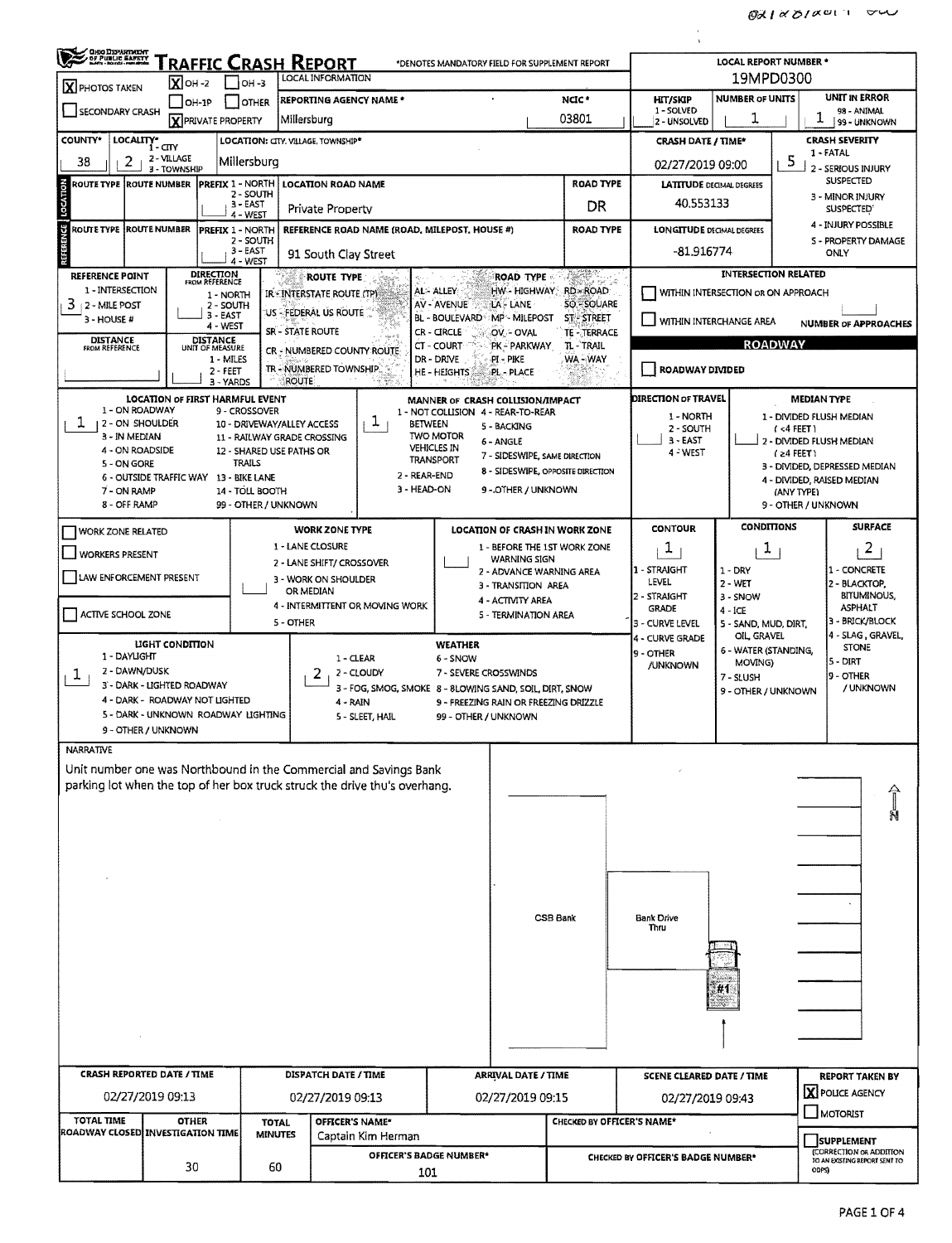|                                                                                                                                                                     | <b>OHO DEPARTMENT<br/>OF PUBLIC BAPETY</b>                              |                                                                                                                                                                   | <b>LOCAL REPORT NUMBER</b>                                   |                                                 |                                                               |                                                            |                                  |                                                                      |  |  |  |  |
|---------------------------------------------------------------------------------------------------------------------------------------------------------------------|-------------------------------------------------------------------------|-------------------------------------------------------------------------------------------------------------------------------------------------------------------|--------------------------------------------------------------|-------------------------------------------------|---------------------------------------------------------------|------------------------------------------------------------|----------------------------------|----------------------------------------------------------------------|--|--|--|--|
|                                                                                                                                                                     |                                                                         |                                                                                                                                                                   | 19MPD0300                                                    |                                                 |                                                               |                                                            |                                  |                                                                      |  |  |  |  |
| UNIT#                                                                                                                                                               | OWNER NAME: LAST, FIRST, MIDDLE (CISAME AS DRIVER)                      |                                                                                                                                                                   |                                                              |                                                 |                                                               | OWNER PHONE: INCLUDE AREA CODE (E) SAME AS DRIVER)         | DAMAGE                           |                                                                      |  |  |  |  |
|                                                                                                                                                                     | U-HAUL OF ARIZONA,                                                      |                                                                                                                                                                   | 800-528-7134                                                 | <b>DAMAGE SCALE</b>                             |                                                               |                                                            |                                  |                                                                      |  |  |  |  |
| 1 - NONE<br>3 - FUNCTIONAL DAMAGE<br>OWNER ADDRESS: STREET, CITY, STATE, ZIP ( C SAME AS DRIVER)<br>3<br>2 - MINOR DAMAGE<br>2727 N CENTRAL AVE, PHOENIX, AZ, 85004 |                                                                         |                                                                                                                                                                   |                                                              |                                                 |                                                               |                                                            |                                  | 4 - DISABLING DAMAGE                                                 |  |  |  |  |
|                                                                                                                                                                     | COMMERCIAL CARRIER: NAME, ADDRESS, CITY, STATE, ZIP                     |                                                                                                                                                                   | COMMERCIAL CARRIER PHONE: INCLUDE AREA CODE                  |                                                 | 9 - UNKNOWN                                                   |                                                            |                                  |                                                                      |  |  |  |  |
|                                                                                                                                                                     |                                                                         |                                                                                                                                                                   |                                                              | <b>DAMAGED AREA(S)</b>                          |                                                               |                                                            |                                  |                                                                      |  |  |  |  |
|                                                                                                                                                                     | LP STATE   LICENSE PLATE #                                              |                                                                                                                                                                   | <b>VEHICLE IDENTIFICATION #</b>                              |                                                 | <b>VEHICLE YEAR</b>                                           | <b>VEHICLE MAKE</b>                                        | <b>INDICATE ALL THAT APPLY</b>   |                                                                      |  |  |  |  |
| AZ                                                                                                                                                                  | AJ29052                                                                 |                                                                                                                                                                   | 1FDXE4FS9KDC05761                                            |                                                 | 2018                                                          | FORD                                                       |                                  |                                                                      |  |  |  |  |
|                                                                                                                                                                     | <b>INSURANCE COMPANY</b><br><b>X</b> INSURANCE                          |                                                                                                                                                                   |                                                              | <b>INSURANCE POLICY #</b>                       | <b>COLOR</b>                                                  | <b>VEHICLE MODEL</b>                                       |                                  |                                                                      |  |  |  |  |
|                                                                                                                                                                     | LIBERTY<br>TYPE OF USE                                                  |                                                                                                                                                                   |                                                              | AOS-2812044207097                               | WHI<br>TOWED BY: COMPANY NAME                                 | E-450                                                      |                                  |                                                                      |  |  |  |  |
| COMMERCIAL                                                                                                                                                          | GOVERNMENT                                                              | IN EMERGENCY                                                                                                                                                      | US DOT #                                                     |                                                 |                                                               |                                                            |                                  |                                                                      |  |  |  |  |
| INTERLOCK                                                                                                                                                           |                                                                         | RESPONSE<br># OCCUPANTS                                                                                                                                           | <b>VEHICLE WEIGHT GVWR/GCWR</b>                              |                                                 | <b>IMATERIAL</b>                                              | <b>HAZARDOUS MATERIAL</b><br><b>CLASS#</b><br>PLACARD ID # |                                  |                                                                      |  |  |  |  |
| DEVICE<br><b>EQUIPPED</b>                                                                                                                                           | <b>HIT/SKIP UNIT</b>                                                    |                                                                                                                                                                   | $1 - 510K$ LBS.<br>2 - 10.001 - 26K LBS.                     |                                                 | RELEASED                                                      |                                                            |                                  |                                                                      |  |  |  |  |
|                                                                                                                                                                     |                                                                         | 1                                                                                                                                                                 | 3 - > 26K LBS.                                               |                                                 | PLACARD                                                       | 23 - PEDESTRIAN/SKATER                                     |                                  |                                                                      |  |  |  |  |
|                                                                                                                                                                     | 1 - PASSENGER CAR<br>2 - PASSENGER VAN                                  | 6 - VAN (9-15 SEATS)<br>7 - MOTORCYCLE 2-WHEELED                                                                                                                  | 12 - GOLF CART<br>13 - SNOWMOBILE                            |                                                 | 18 - LIMO (LIVERY VEHICLE)<br>19 - BUS (16+ PASSENGERS)       | 24 - WHEELCHAIR (ANY TYPE)                                 |                                  |                                                                      |  |  |  |  |
| 14                                                                                                                                                                  | (MINIVAN)<br>UNIT TYPE 3 - SPORT UTILITY                                | 8 - MOTORCYCLE 3-WHEELED<br>9 - AUTOCYCLE                                                                                                                         | 14 - SINGLE UNIT<br><b>TRUCK</b>                             | 20 - OTHER VEHICLE                              |                                                               | 25 - OTHER NON-MOTORIST                                    |                                  |                                                                      |  |  |  |  |
|                                                                                                                                                                     | VEHICLE                                                                 | 10 - MOPED OR MOTORIZED                                                                                                                                           | 15 - SEMI-TRACTOR                                            | 21 - HEAVY EQUIPMENT                            | 22 - ANIMAL WITH RIDER OR                                     | 26 - BICYCLE<br>27 - TRAIN                                 |                                  |                                                                      |  |  |  |  |
|                                                                                                                                                                     | 4 - PICK UP<br>S - CARGO VAN                                            | BICYCLE<br>11 - ALL TERRAIN VEHICLE                                                                                                                               | 16 - FARM EQUIPMENT<br>17 - MOTORHOME                        |                                                 | ANIMAL-DRAWN VEHICLE                                          | 99 - UNKNOWN OR HIT/SKIP                                   |                                  |                                                                      |  |  |  |  |
|                                                                                                                                                                     | (ATV/UTV)<br># of TRAILING UNITS                                        |                                                                                                                                                                   |                                                              |                                                 |                                                               |                                                            |                                  | 12                                                                   |  |  |  |  |
| VEHICLE                                                                                                                                                             | WAS VEHICLE OPERATING IN AUTONOMOUS                                     |                                                                                                                                                                   |                                                              |                                                 |                                                               |                                                            |                                  |                                                                      |  |  |  |  |
|                                                                                                                                                                     | MODE WHEN CRASH OCCURRED?                                               |                                                                                                                                                                   | 0 - NO AUTOMATION<br>0<br>1 - DRIVER ASSISTANCE              |                                                 | 3 - CONDITIONAL AUTOMATION 9 - UNKNOWN<br>4 - HIGH AUTOMATION |                                                            |                                  |                                                                      |  |  |  |  |
|                                                                                                                                                                     | 1-YES 2-NO 9-OTHER/UNKNOWN                                              |                                                                                                                                                                   | AUTONOMOUS 2 - PARTIAL AUTOMATION 5 - FULL AUTOMATION        |                                                 |                                                               |                                                            |                                  |                                                                      |  |  |  |  |
|                                                                                                                                                                     |                                                                         | MODE LEVEL                                                                                                                                                        | $11 - FIRL$                                                  |                                                 |                                                               |                                                            |                                  |                                                                      |  |  |  |  |
|                                                                                                                                                                     | 1 - NONE<br>$2 - TAY$                                                   | 6 - BUS - CHARTER/TOUR<br>7 - BUS - INTERCITY                                                                                                                     | 12 - MILITARY                                                |                                                 | 16 - FARM<br>17 - MOWING                                      | 21 - MAIL CARRIER<br>99 - OTHER / UNKNOWN                  |                                  |                                                                      |  |  |  |  |
| SPECIAL                                                                                                                                                             | 3 - ELECTRONIC RIDE<br>SHARING                                          | 8 - BUS - SHUTTLE                                                                                                                                                 | 13 - POLICE                                                  |                                                 | 18 - SNOW REMOVAL                                             |                                                            |                                  |                                                                      |  |  |  |  |
| <b>FUNCTION</b>                                                                                                                                                     | 4 - SCHOOL TRANSPORT                                                    | 9 - BUS - OTHER<br>10 - AMBULANCE                                                                                                                                 | 14 - PUBLIC UTILITY                                          | 15 - CONSTRUCTION EQUIP.                        | 19 - TOWING<br>20 - SAFETY SERVICE                            |                                                            |                                  |                                                                      |  |  |  |  |
|                                                                                                                                                                     | S - BUS - TRANSIT/COMMUTER                                              |                                                                                                                                                                   |                                                              |                                                 | PATROL                                                        |                                                            |                                  | 12<br>12                                                             |  |  |  |  |
| 99                                                                                                                                                                  | 1 - NO CARGO BODY TYPE<br>/ NOT APPLICABLE                              | 4 - LOGGING<br>5 - INTERMODAL                                                                                                                                     | 7 - GRAIN/CHIPS/GRAVEL<br>8 - POLE                           |                                                 | 11 - DUMP<br>12 - CONCRETE MIXER                              | 99 - OTHER / UNKNOWN                                       |                                  |                                                                      |  |  |  |  |
| CARGO                                                                                                                                                               | 2 BUS<br><b>CONTAINER CHASSIS</b><br>3 - VEHICLE TOWING<br>6 - CARGOVAN |                                                                                                                                                                   |                                                              | 9 - CARGO TANK                                  | 13 - AUTO TRANSPORTER                                         |                                                            |                                  | i XI<br>9 I<br>FU 3<br>a.                                            |  |  |  |  |
| <b>BODY</b><br><b>TYPE</b>                                                                                                                                          | ANOTHER MOTOR VEHICLE                                                   |                                                                                                                                                                   | Ю                                                            |                                                 |                                                               |                                                            |                                  |                                                                      |  |  |  |  |
|                                                                                                                                                                     | 1 - TURN SIGNALS                                                        | 4 - BRAKES                                                                                                                                                        |                                                              | 7 - WORN OR SLICK TIRES                         | 9 - MOTOR TROUBLE                                             | 99 - OTHER / UNKNOWN                                       |                                  |                                                                      |  |  |  |  |
| <b>VEHICLE</b>                                                                                                                                                      | 2 - HEAD LAMPS<br>3 - TAIL LAMPS                                        | 5 - STEERING<br><b>6 - TIRE BLOWOUT</b>                                                                                                                           | <b>8 - TRAILER EQUIPMENT</b><br>DEFECTIVE                    |                                                 | 10 - DISABLED FROM PRIOR<br>ACCIDENT                          |                                                            |                                  |                                                                      |  |  |  |  |
| <b>DEFECTS</b>                                                                                                                                                      |                                                                         |                                                                                                                                                                   |                                                              |                                                 |                                                               |                                                            | $\Box$ - NO DAMAGE [ 0 ]         | U-UNDERCARRIAGE [14]                                                 |  |  |  |  |
|                                                                                                                                                                     | 1 - INTERSECTION -<br>MARKED CROSSWALK                                  | 4 - MIDBLOCK -<br>MARKED CROSSWALK                                                                                                                                | 7 - SHOULDER/ROADSIDE<br>8 - SIDEWALK                        |                                                 | 10 - DRIVEWAY ACCESS<br>11 - SHARED USE PATHS                 | 99 - OTHER / UNKNOWN                                       |                                  | $X$ -TOP $[13]$<br>$\Box$ - ALL AREAS [ 15 ]                         |  |  |  |  |
| NON-<br>MOTORIST                                                                                                                                                    | 2 - INTERSECTION -<br><b>UNMARKED CROSSWALK</b>                         | 5 - TRAVEL LANE -<br>OTHER LOCATION                                                                                                                               | 9 - MEDIAN/CROSSING                                          |                                                 | OR TRAILS<br>12 - FIRST RESPONDER                             |                                                            |                                  | $\Box$ - UNIT NOT AT SCENE [ $16$ ]                                  |  |  |  |  |
| LOCATION                                                                                                                                                            | 3 - INTERSECTION - OTHER                                                | 6 - BICYCLE LANE                                                                                                                                                  | ISLAND                                                       |                                                 | AT INCIDENT SCENE                                             |                                                            |                                  |                                                                      |  |  |  |  |
|                                                                                                                                                                     | 1 - NON-CONTACT                                                         | 1 - STRAIGHT AHEAD<br>2 - BACKING                                                                                                                                 | 9 - LEAVING TRAFFIC<br>LANE                                  |                                                 | 15 - WALKING, RUNNING,<br>JOGGING, PLAYING                    | 21 - STANDING OUTSIDE<br>DISABLED VEHICLE                  |                                  | <b>INITIAL POINT OF CONTACT</b>                                      |  |  |  |  |
| 3                                                                                                                                                                   | 2 - NON-COLLISION<br>3 - STRIKING                                       | 3 - CHANGING LANES<br>4 - OVERTAKING/PASSING                                                                                                                      | 10 - PARKED                                                  | 11 - SLOWING OR STOPPED                         | 16 - WORKING<br>17 - PUSHING VEHICLE                          | 99 - OTHER / UNKNOWN                                       | 0 - NO DAMAGE<br>10              | 14 - UNDERCARRIAGE<br>1-12 - REFER TO UNIT 15 - VEHICLE NOT AT SCENE |  |  |  |  |
| ACTION                                                                                                                                                              | 4 - STRUCK                                                              | PRE-CRASH S - MAKING RIGHT TURN                                                                                                                                   | IN TRAFFIC                                                   |                                                 | 18 - APPROACHING OR                                           |                                                            | <b>DIAGRAM</b><br>99 - UNKNOWN / |                                                                      |  |  |  |  |
|                                                                                                                                                                     | 5 - 80TH STRIKING                                                       | <b>ACTIONS 6 - MAKING LEFT TURN</b><br>7 - MAKING U-TURN                                                                                                          | 12 - DRIVERLESS                                              | 13 - NEGOTIATING A CURVE                        | LEAVING VEHICLE<br>19 - STANDING                              |                                                            | $13 - TOP$                       |                                                                      |  |  |  |  |
|                                                                                                                                                                     | <b>&amp; STRUCK</b><br>9 - OTHER / UNKNOWN                              | <b>B - ENTERING TRAFFIC</b><br>LANE                                                                                                                               |                                                              | 14 - ENTERING OR CROSSING<br>SPECIFIED LOCATION | 20 - OTHER NON-MOTORIST                                       |                                                            |                                  | TRAFFIC                                                              |  |  |  |  |
|                                                                                                                                                                     | 1 - NONE                                                                |                                                                                                                                                                   | 8 - FOLLOWING TOO CLOSE 13 - IMPROPER START FROM             |                                                 | 18 - OPERATING DEFECTIVE                                      | 23 - OPENING DOOR INTO                                     | <b>TRAFFICWAY FLOW</b>           | <b>TRAFFIC CONTROL</b>                                               |  |  |  |  |
|                                                                                                                                                                     | 2 - FAILURE TO YIELD<br>3 - RAN RED LIGHT                               | /ACDA<br>9 - IMPROPER LANE                                                                                                                                        | 14 - STOPPED OR PARKED                                       | A PARKED POSITION                               | EQUIPMENT<br>19 - LOAD SHIFTING                               | ROADWAY<br>99 - OTHER IMPROPER                             | 1 - ONE-WAY                      | 1 - ROUNDABOUT 4 - STOP SIGN                                         |  |  |  |  |
| 99                                                                                                                                                                  | 4 - RAN STOP SIGN<br>S - UNSAFE SPEED                                   | CHANGE<br>10 - IMPROPER PASSING                                                                                                                                   | <b>ILLEGALLY</b><br>15 - SWERVING TO AVOID                   |                                                 | /FALLING/SPILLING<br>20 - IMPROPER CROSSING                   | ACTION                                                     | 2 - TWO-WAY<br>2                 | 2 - SIGNAL<br>S - YIELD SIGN<br>6<br>3 - FLASHER<br>6 - NO CONTROL   |  |  |  |  |
|                                                                                                                                                                     | CONTRIBUTING 6 - IMPROPER TURN<br>CIRCUMSTANCES 7 - LEFT OF CENTER      | 11 - DROVE OFF ROAD                                                                                                                                               | 16 - WRONG WAY                                               |                                                 | 21 - LYING IN ROADWAY                                         |                                                            |                                  |                                                                      |  |  |  |  |
| EVENTS (S)                                                                                                                                                          |                                                                         | 12 - IMPROPER BACKING                                                                                                                                             | 17 - VISION OBSTRUCTION                                      |                                                 | 22 - NOT DISCERNIBLE                                          |                                                            | # OF THROUGH LANES<br>ON ROAD    | RAIL GRADE CROSSING<br>1 - NOT INVLOVED                              |  |  |  |  |
| <b>SEOUENCE OF EVENTS</b>                                                                                                                                           |                                                                         | urdikt i Albertha                                                                                                                                                 |                                                              |                                                 | ti Greek                                                      | ・ここ、御無線との                                                  | 2                                | 2 - INVOLVED-ACTIVE CROSSING                                         |  |  |  |  |
| 54                                                                                                                                                                  | 511. Samska<br>1 - OVERTURN/ROLLOVER                                    | 7 - SEPARATION OF UNITS                                                                                                                                           | NON-COLLISION                                                | 12 - DOWNHILL RUNAWAY                           | 19 - ANIMAL - OTHER                                           | 23 - STRUCK BY FALLING,                                    |                                  | 3 - INVOLVED-PASSIVE CROSSING                                        |  |  |  |  |
|                                                                                                                                                                     | 2 - FIRE/EXPLOSION<br>3 - IMMERSION                                     | 8 - RAN OFF ROAD RIGHT<br>9 - RAN OFF ROAD LEFT                                                                                                                   | 14 - PEDESTRIAN                                              | 13 - OTHER NON-COLLISION                        | 20 - MOTOR VEHICLE IN<br><b>TRANSPORT</b>                     | SHIFTING CARGO OR<br>ANYTHING SET IN                       |                                  | UNIT / NON-MOTORIST DIRECTION                                        |  |  |  |  |
|                                                                                                                                                                     | 4 - JACKKNIFE<br>5 - CARGO / EQUIPMENT                                  | 10 - CROSS MEDIAN                                                                                                                                                 | 15 - PEDALCYCLE                                              |                                                 | 21 - PARKED MOTOR<br>VEHICLE                                  | MOTION 8Y A MOTOR<br>VEHICLE                               |                                  | 1 - NORTH<br><b>S - NORTHEAST</b>                                    |  |  |  |  |
|                                                                                                                                                                     | LOSS OR SHIFT                                                           | 11 - CROSS CENTERLINE -<br><b>16 - RAILWAY VEHICLE</b><br>24 - OTHER MOVABLE<br>OPPOSITE DIRECTION<br>17 - ANIMAL - FARM<br>22 - WORK ZONE<br>OBJECT<br>OF TRAVEL |                                                              |                                                 |                                                               |                                                            |                                  | 2 - SOUTH<br><b>6 - NORTHWEST</b><br>$3 - EAST$<br>7 - SOUTHEAST     |  |  |  |  |
|                                                                                                                                                                     | <b>6 - EQUIPMENT FAILURE</b>                                            |                                                                                                                                                                   | 18 - ANIMAL - DEER                                           |                                                 | <b>MAINTENANCE</b><br>EQUIPMENT                               |                                                            | $\mathbf{Z}$<br>FROM<br>TO       | $\perp$<br>4 - WEST<br>8 - SOUTHWEST                                 |  |  |  |  |
|                                                                                                                                                                     | DROGO DE LA STANDA<br>25 - IMPACT ATTENUATOR                            | 31 - GUARDRAIL END                                                                                                                                                | <b>EXAMPLE COLUSION WITH FIXED OBJECT - STRUCK AND LOCAL</b> | 38 - OVERHEAD SIGN POST                         | 4S - EMBANKMENT                                               | 는 개 기 <del>대에서</del> 개 개 개 개<br>52 - SUILDING              |                                  | 9 - OTHER / UNKNOWN                                                  |  |  |  |  |
|                                                                                                                                                                     | / CRASH CUSHION<br>26 - 8RIDGE OVERHEAD                                 | 32 - PORTABLE BARRIER<br>33 - MEDIAN CABLE BARRIER                                                                                                                | 39 - LIGHT / LUMINARIES<br><b>SUPPORT</b>                    |                                                 | 46 - FENCE<br>47 - MAILBOX                                    | S3 - TUNNEL<br><b>S4 - OTHER FIXED</b>                     | <b>UNIT SPEED</b>                | DETECTED SPEED                                                       |  |  |  |  |
|                                                                                                                                                                     | STRUCTURE<br>27 - BRIDGE PIER OR                                        | 34 - MEDIAN GUARDRAIL<br>BARRIER                                                                                                                                  | 40 - UTILITY POLE<br>41 - OTHER POST, POLE                   |                                                 | 48 - TREE<br>49 - FIRE HYDRANT                                | OBJECT<br>99 - OTHER / UNKNOWN                             | 5                                | 1 - STATED / ESTIMATED SPEED                                         |  |  |  |  |
|                                                                                                                                                                     | ABUTMENT<br>28 - BRIDGE PARAPET                                         | 50 - WORK ZONE<br>OR SUPPORT<br>35 - MEDIAN CONCRETE<br>MAINTENANCE<br>BARRIER<br>42 - CULVERT                                                                    |                                                              |                                                 |                                                               |                                                            |                                  |                                                                      |  |  |  |  |
|                                                                                                                                                                     | 29 - BRIDGE RAIL<br>30 - GUARDRAIL FACE                                 | 36 - MEDIAN OTHER BARRIER<br>37 - TRAFFIC SIGN POST                                                                                                               | 43 - CURB<br>44 - DITCH                                      |                                                 | EQUIPMENT<br>51 - WALL                                        |                                                            | <b>POSTED SPEED</b>              | ı<br>  2 - CALCULATED / EDR                                          |  |  |  |  |
|                                                                                                                                                                     |                                                                         |                                                                                                                                                                   |                                                              |                                                 |                                                               |                                                            |                                  | 3 - UNDETERMINED                                                     |  |  |  |  |
|                                                                                                                                                                     | <b>FIRST HARMFUL EVENT</b>                                              | ı                                                                                                                                                                 | <b>MOST HARMFUL EVENT</b>                                    |                                                 |                                                               |                                                            |                                  |                                                                      |  |  |  |  |

 $\mathcal{A}^{\mathcal{A}}$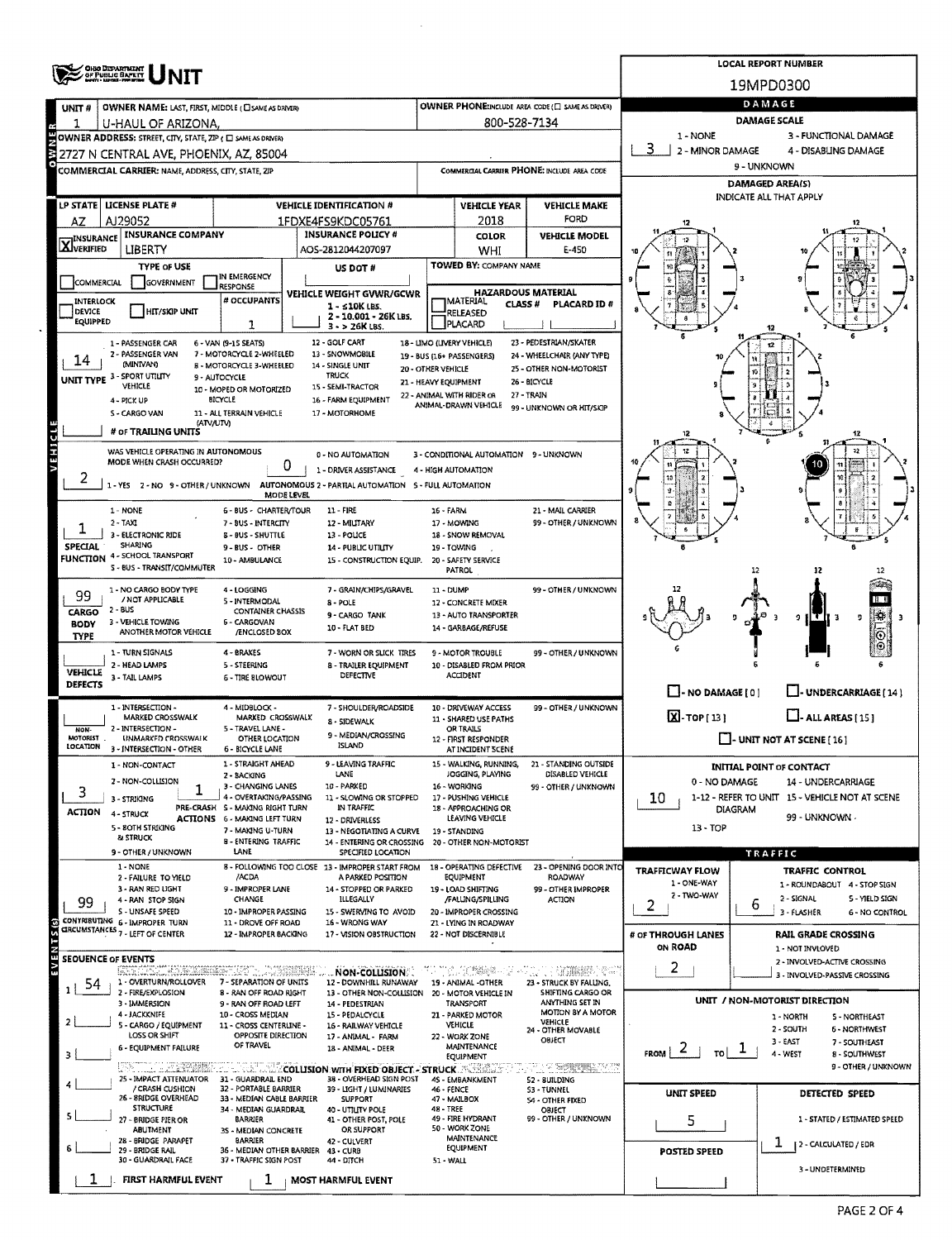|                                                        | <b>CHIG DEPARTMENT</b><br>- Of Public Bafett<br>- Chicago Persona<br><b>MOTORIST / NON-MOTORIST</b>                                                         |                                                                        |                             |                                           |                                                                                           |                                                 | <b>LOCAL REPORT NUMBER</b><br>19MPD0300 |                                                                            |                 |                                          |                                                                                   |                                                           |                                         |                    |                                |
|--------------------------------------------------------|-------------------------------------------------------------------------------------------------------------------------------------------------------------|------------------------------------------------------------------------|-----------------------------|-------------------------------------------|-------------------------------------------------------------------------------------------|-------------------------------------------------|-----------------------------------------|----------------------------------------------------------------------------|-----------------|------------------------------------------|-----------------------------------------------------------------------------------|-----------------------------------------------------------|-----------------------------------------|--------------------|--------------------------------|
| UNIT #                                                 | NAME: LAST, FIRST, MIDDLE                                                                                                                                   |                                                                        |                             |                                           |                                                                                           |                                                 |                                         | DATE OF BIRTH                                                              |                 |                                          |                                                                                   | AGE                                                       | <b>GENDER</b>                           |                    |                                |
| 1                                                      | GARVER, DONNA, J                                                                                                                                            |                                                                        |                             |                                           |                                                                                           |                                                 | 08/26/1977                              |                                                                            |                 |                                          |                                                                                   | 41                                                        | F                                       |                    |                                |
|                                                        | ADDRESS: STREET, CITY, STATE, ZIP                                                                                                                           |                                                                        |                             |                                           |                                                                                           |                                                 |                                         | <b>CONTACT PHONE - INCLUDE AREA CODE</b>                                   |                 |                                          |                                                                                   |                                                           |                                         |                    |                                |
| <b>BOTO</b>                                            | 710 S WASHINGTON STREET LOT 10, MILLERSBURG, OH, 44654<br>330-275-8834                                                                                      |                                                                        |                             |                                           |                                                                                           |                                                 |                                         |                                                                            |                 |                                          |                                                                                   |                                                           |                                         |                    |                                |
|                                                        | INJURIES INJURED<br><b>EMS AGENCY (NAME)</b><br><b>TAKEN</b>                                                                                                |                                                                        |                             |                                           | <b>SAFETY EQUIPMENT</b><br>INJURED TAKEN TO: MEDICAL FACILITY (NAME, CITY)<br><b>USED</b> |                                                 |                                         | <b>SEATING</b><br>DOT-Compliant<br><b>POSITION</b>                         |                 |                                          |                                                                                   | <b>AIR BAG USAGE</b><br><b>EJECTION</b><br><b>TRAPPED</b> |                                         |                    |                                |
| 5                                                      | BY<br>1,                                                                                                                                                    |                                                                        |                             |                                           |                                                                                           |                                                 |                                         | 99                                                                         | JMC HELMET<br>1 |                                          |                                                                                   |                                                           | 1<br>1<br>1                             |                    |                                |
| IN-NON? T213001-01                                     | LOCAL<br><b>OPERATOR LICENSE NUMBER</b><br><b>OL STATE</b><br><b>OFFENSE DESCRIPTION</b><br><b>OFFENSE CHARGED</b><br><b>CITATION NUMBER</b><br><b>CODE</b> |                                                                        |                             |                                           |                                                                                           |                                                 |                                         |                                                                            |                 |                                          |                                                                                   |                                                           |                                         |                    |                                |
| OН<br>OL CLASS                                         | RU069234<br><b>ENDORSEMENT</b>                                                                                                                              |                                                                        |                             |                                           | ALCOHOL / DRUG SUSPECTED<br>CONDITION                                                     |                                                 |                                         | <b>ALCOHOL TEST</b>                                                        |                 |                                          |                                                                                   | DRUG TEST(S)                                              |                                         |                    |                                |
|                                                        |                                                                                                                                                             | <b>RESTRICTION SELECT UP TO 3</b>                                      | <b>DRIVER</b>               | <b>DISTRACTED</b>                         | ALCOHOL                                                                                   | <b>MARIJUANA</b>                                |                                         |                                                                            | <b>STATUS</b>   | <b>TYPE</b>                              | VALUE                                                                             | <b>STATUS</b>                                             | <b>TYPE</b>                             |                    | RESULTS SELECT UP TO 4         |
| 4                                                      |                                                                                                                                                             | 3                                                                      | $BY_1$                      |                                           | <b>OTHER DRUG</b>                                                                         |                                                 |                                         | 1                                                                          | 1               | 1                                        |                                                                                   | 1                                                         | 1                                       |                    |                                |
| UNIT #                                                 |                                                                                                                                                             | NAME: LAST, FIRST, MIDDLE                                              |                             |                                           |                                                                                           |                                                 |                                         |                                                                            |                 |                                          | DATE OF BIRTH                                                                     |                                                           |                                         | AGE                | <b>GENDER</b>                  |
|                                                        |                                                                                                                                                             |                                                                        |                             |                                           |                                                                                           |                                                 |                                         |                                                                            |                 |                                          |                                                                                   |                                                           |                                         |                    |                                |
| MOTORIST / NON-MOTORIST                                | <b>ADDRESS: STREET, CITY, STATE, ZIP</b>                                                                                                                    |                                                                        |                             |                                           |                                                                                           |                                                 |                                         |                                                                            |                 |                                          | <b>CONTACT PHONE - INCLUDE AREA CODE</b>                                          |                                                           |                                         |                    |                                |
| <b>INJURIES</b>                                        | INJURED                                                                                                                                                     | <b>EMS AGENCY (NAME)</b>                                               |                             |                                           |                                                                                           | INJURED TAKEN TO: MEDICAL FACILITY (NAME, CITY) |                                         | <b>SAFETY EQUIPMENT</b>                                                    |                 |                                          | <b>SEATING</b>                                                                    |                                                           | AIR BAG USAGE                           | <b>EJECTION</b>    | <b>TRAPPED</b>                 |
|                                                        | <b>TAKEN</b><br>BΥ                                                                                                                                          |                                                                        |                             |                                           |                                                                                           |                                                 |                                         | USED                                                                       |                 | <b>DOT-COMPLIANT</b><br><b>MC HELMET</b> | POSITION                                                                          |                                                           |                                         |                    |                                |
|                                                        |                                                                                                                                                             | OL STATE OPERATOR LICENSE NUMBER                                       |                             |                                           | OFFENSE CHARGED                                                                           |                                                 | LOCAL                                   | <b>OFFENSE DESCRIPTION</b>                                                 |                 |                                          |                                                                                   |                                                           | <b>CITATION NUMBER</b>                  |                    |                                |
|                                                        |                                                                                                                                                             |                                                                        |                             |                                           |                                                                                           |                                                 | CODE<br>$\blacksquare$                  |                                                                            |                 |                                          |                                                                                   |                                                           |                                         |                    |                                |
| OL CLASS                                               | <b>ENDORSEMENT</b>                                                                                                                                          | <b>RESTRICTION SELECT UP TO 3</b>                                      | <b>DRIVER</b>               | <b>DISTRACTED</b>                         |                                                                                           | ALCOHOL / DRUG SUSPECTED                        |                                         | <b>CONDITION</b>                                                           |                 | <b>ALCOHOL TEST</b>                      |                                                                                   |                                                           | <b>DRUG TEST(S)</b>                     |                    |                                |
|                                                        |                                                                                                                                                             |                                                                        | BY                          |                                           | ALCOHOL<br>OTHER DRUG                                                                     | MARIJUANA                                       |                                         |                                                                            | <b>STATUS</b>   | <b>TYPE</b>                              | VALUE                                                                             | <b>STATUS</b>                                             | <b>TYPE</b>                             |                    | <b>RESULTS SELECT UP TO 4</b>  |
| UNIT <sup>#</sup>                                      |                                                                                                                                                             | NAME: LAST, FIRST, MIDDLE                                              |                             |                                           |                                                                                           |                                                 |                                         |                                                                            |                 |                                          | <b>DATE OF BIRTH</b>                                                              |                                                           |                                         | AGE                | <b>GENDER</b>                  |
|                                                        |                                                                                                                                                             |                                                                        |                             |                                           |                                                                                           |                                                 |                                         |                                                                            |                 |                                          |                                                                                   |                                                           |                                         |                    |                                |
|                                                        | ADDRESS: STREET, CITY, STATE, ZIP                                                                                                                           |                                                                        |                             |                                           |                                                                                           |                                                 |                                         |                                                                            |                 |                                          | CONTACT PHONE - INCLUDE AREA CODE                                                 |                                                           |                                         |                    |                                |
|                                                        |                                                                                                                                                             |                                                                        |                             |                                           |                                                                                           |                                                 |                                         |                                                                            |                 |                                          |                                                                                   |                                                           |                                         |                    |                                |
|                                                        | <b>INJURIES INJURED</b><br>TAKEN<br>B٢                                                                                                                      | <b>EMS AGENCY (NAME)</b>                                               |                             |                                           |                                                                                           | INJURED TAKEN TO: MEDICAL FACILITY (NAME, CITY) |                                         | <b>SAFETY EQUIPMENT</b><br>USED                                            |                 | DOT-Compuant<br><b>IMC HELMET</b>        | <b>SEATING</b><br><b>POSITION</b>                                                 |                                                           |                                         |                    | AIR BAG USAGE EJECTION TRAPPED |
| OL STATE                                               |                                                                                                                                                             | <b>OPERATOR LICENSE NUMBER</b>                                         |                             |                                           | OFFENSE CHARGED                                                                           |                                                 | LOCAL                                   | <b>OFFENSE DESCRIPTION</b>                                                 |                 |                                          |                                                                                   |                                                           | <b>CITATION NUMBER</b>                  |                    |                                |
| MOTORIST / NON-MOTORIST                                |                                                                                                                                                             |                                                                        |                             |                                           |                                                                                           |                                                 | CODE                                    |                                                                            |                 |                                          |                                                                                   |                                                           |                                         |                    |                                |
| OL CLASS                                               | <b>ENDORSEMENT</b>                                                                                                                                          | <b>RESTRICTION SELECT UP TO 3</b>                                      | <b>DRIVER</b>               |                                           |                                                                                           | ALCOHOL / DRUG SUSPECTED                        |                                         | CONDITION                                                                  |                 | <b>ALCOHOL TEST</b>                      |                                                                                   |                                                           | <b>DRUG TEST(S)</b>                     |                    |                                |
|                                                        |                                                                                                                                                             |                                                                        | BY                          |                                           | DISTRACTED   ALCOHOL<br><b>OTHER DRUG</b>                                                 | MARUUANA                                        |                                         |                                                                            | <b>STATUS</b>   | TYPE                                     | VALUE                                                                             | <b>STATUS</b>                                             | <b>TYPE</b>                             |                    | RESULTS SELECT UP TO 4         |
|                                                        | <b>INJURIES</b>                                                                                                                                             | <b>SEATING POSITION</b>                                                |                             | <b>AIR BAG</b>                            |                                                                                           | <b>OL CLASS</b>                                 |                                         | OL RESTRICTION(S)                                                          |                 |                                          | <b>DRIVER DISTRACTION</b>                                                         |                                                           |                                         | <b>TEST STATUS</b> |                                |
| 1 - FATAL                                              |                                                                                                                                                             | 1 - FRONT - LEFT SIDE                                                  | <b>AL-NOT DEPLOYED</b>      | <b>22 - DEPLOYED FRONT</b>                |                                                                                           | 1 - CLASS A                                     |                                         | <b>I - ALCOHOL INTERLOCK</b>                                               |                 |                                          | 1 - NOT DISTRACTED                                                                |                                                           | 1 - NONE GIVEN                          |                    |                                |
| 2 - SUSPECTED SERIOUS<br><b>INJURY SET</b>             |                                                                                                                                                             | (MOTORCYCLE DRIVER)<br>FRONT - MIDDLE<br>3 - FRONT - RIGHT SIDE        | <b>A 3 - DEPLOYED SIDE:</b> | 4 - DEPLOYED BOTH                         |                                                                                           | $2 - CLASSB$                                    |                                         | <b>DEVICE</b><br>2 - CDL INTRASTATE ONLY                                   |                 |                                          | 2 - MANUALLY OPERATING AN<br>ELECTRONIC . <b>A SECOND</b><br>COMMUNICATION DEVICE |                                                           | 2 - TEST REFUSED<br>3 - TEST GIVEN      |                    |                                |
| 3 - SUSPECTED MINOR<br><b>INJURY</b>                   |                                                                                                                                                             | 4-SECOND - LEFT SIDE<br>(MOTORCYCLE PASSENGER)                         | FRONT/SIDE                  | 5 - NOT APPLICABLE                        |                                                                                           | 3 - CLASS C<br>4 - REGULAR CLASS                |                                         | <b>3 - CORRECTIVE LENSES</b><br>4 - FARM WAIVER<br>5 - EXCEPT CLASS A BUS  |                 |                                          | (TEXTING, TYPING,<br><b>DIALINGL</b>                                              |                                                           | 4 - Test-Given,                         | / UNUSABLE:        | CONTAMINATED SAMPLE            |
| 4 - POSSIBLE INJURY<br>5 - NO APPARENT INJURY          |                                                                                                                                                             | <b>5-SECOND - MIDDLE</b><br>125<br>∛6.∻SECOND - RIGHT SIDE             |                             | 9 - DEPLOYMENT UNKNOWN                    |                                                                                           | $(OHIO = D)$<br>5 - M/C MOPED ONLY              |                                         | 6 - EXCEPT CLASS A<br><b>&amp; CLASS B BUS</b>                             |                 |                                          | - TALKING ON HANDS-FREE<br>COMMUNICATION DEVICE                                   |                                                           | S - TEST GIVEN.                         | RESULTS KNOWN      |                                |
|                                                        | <b>INJURIES TAKEN BY</b>                                                                                                                                    | 7 - THIRD - LEFT SIDE<br>(MOTORCYCLE SIDE CAR)                         |                             | <b>EJECTION</b>                           |                                                                                           | 6 - NO VALID OL                                 |                                         | 7 - EXCEPT TRACTOR-TRAILER<br>8 - INTERMEDIATE LICENSE                     |                 |                                          | 4 - TALKING ON HAND-HELD<br>COMMUNICATION DEVICE<br>5 - OTHER ACTIVITY WITH AN    |                                                           |                                         | RESULTS UNKNOWN    |                                |
| 1 - NOT TRANSPORTED                                    |                                                                                                                                                             | 8 - THIRD - MIDDLE<br>9 - THIRD - RIGHT SIDE                           | 1-NOT EJECTED               | 2 - PARTIALLY EJECTED                     |                                                                                           | OL ENDORSEMENT                                  |                                         | <b>RESTRICTIONS</b><br>LEARNER'S PERMIT<br><b>RESTRICTIONS</b>             |                 |                                          | ELECTRONIC DEVICE<br>6 - PASSENGER                                                |                                                           | 1 - NONE                                |                    | <b>ALCOHOL TEST TYPE</b>       |
| <b>/TREATED AT SCENE</b><br>2 - EMS                    |                                                                                                                                                             | 10 - SLEEPER SECTION<br>OF TRUCK CAB                                   |                             | 3 - TOTALLY EJECTED<br>4 - NOT APPLICABLE |                                                                                           | H - HAZMAT                                      |                                         | 10 - LIMITED TO DAYLIGHT<br><b>ONLY</b>                                    |                 |                                          | 7 - OTHER DISTRACTION<br><b>INSIDE THE VEHICLE</b>                                |                                                           | 2 - BLOOD<br>3 - URINE                  |                    |                                |
| 3-POLICE                                               |                                                                                                                                                             | 11- PASSENGER IN<br>OTHER ENCLOSED CARGO                               | <b>1 - NOT TRAPPED</b>      | TRAPPED                                   |                                                                                           | M - MOTORCYCLE<br>P - PASSENGER                 |                                         | 11 - LIMITED TO EMPLOYMENT<br><b>12 - UMITED - OTHER</b>                   |                 |                                          | <b>B-OTHER DISTRACTION:</b><br>OUTSIDE THE VEHICLE                                |                                                           | 4 - BREATH<br>5 - OTHER                 |                    |                                |
| 9 - OTHER / UNKNOWN                                    |                                                                                                                                                             | AREA INON-TRAILING UNIT<br>BUS, PICK-UP WITH CAP)<br>12 - PASSENGER IN | 2 - EXTRICATED BY           | MECHANICAL MEANS                          |                                                                                           | N-TANKER                                        |                                         | 13 - MECHANICAL DEVICES<br>(SPECIAL BRAKES, HAND                           |                 |                                          | 9-OTHER / UNKNOWN<br>CONDITION                                                    |                                                           | 1-NONE                                  |                    | <b>DRUG TEST TYPE</b>          |
| 1 - NONE USED.                                         | <b>SAFETY EQUIPMENT</b>                                                                                                                                     | UNENCLOSED CARGO AREA : 3 - FREED BY<br>13 - TRAILING UNIT             |                             |                                           | NON-MECHANICAL MEANS                                                                      | <b>Q - MOTOR SCOOTER</b><br>R-THREE-WHEEL       |                                         | CONTROLS, OR OTHER<br><b>ADAPTIVE DEVICES)</b><br>- MILITARY VEHICLES ONLY |                 |                                          | 1 - APPARENTLY NORMAL<br>2 - PHYSICAL IMPAIRMENT                                  |                                                           | 2 - BLOOD<br>'3 - URINE'                |                    |                                |
| 2 - SHOULDER BELT ONLY<br>USED <b>WERE</b>             |                                                                                                                                                             | 14 RIDING ON VEHICLE<br><b>EXTERIOR</b>                                |                             |                                           |                                                                                           | MOTORCYCLE<br><b>S - SCHOOL BUS</b>             |                                         | 15 - MOTOR VEHICLES<br>WITHOUT AIR BRAKES                                  |                 |                                          | 3 - EMOTIONAL (E.G.)<br>DEPRESSED, ANGRY,                                         |                                                           | 4 - OTHER                               |                    |                                |
| 3 - LAP BELT ONLY USED<br>4 - SHOULDER & LAP BELT      |                                                                                                                                                             | (NON-TRAIUNG UNIT)<br>15 - NON-MOTORIST                                |                             | w                                         |                                                                                           | IT - DOUBLE & TRIPLE<br><b>TRAILERS</b>         |                                         | 16 - OUTSIDE MIRROR<br>17 - PROSTHETIC AID                                 |                 | 4 - ILLNESS                              | DISTURBED)                                                                        |                                                           | 1 - AMPHETAMINES                        |                    | <b>DRUG TEST RESULT(S)</b>     |
| <b>USED</b>                                            | 5 - CHILD RESTRAINT SYSTEM                                                                                                                                  | 99 - OTHER / UNKNOWN                                                   |                             |                                           |                                                                                           | X - TANKER / HAZMAT                             |                                         | 18 - OTHER                                                                 |                 |                                          | 5 - FELL ASLEEP, FAINTED,<br>FATIGUED, ETC.                                       |                                                           | 2 - BARBITURATES<br>3 - BENZODIAZEPINES |                    |                                |
| <b>FORWARD FACING:</b>                                 | <b>6 - CHILD RESTRAINT SYSTEM</b>                                                                                                                           |                                                                        |                             |                                           |                                                                                           | <b>GENDER</b>                                   |                                         |                                                                            |                 |                                          | 6 - UNDER THE INFLUENCE OF<br><b>MEDICATIONS / DRUGS /</b>                        |                                                           | 4 - CANNABINOIDS<br>5 - COCAINE         |                    |                                |
| - REAR FACING<br>7 - BOOSTER SEAT                      |                                                                                                                                                             |                                                                        |                             |                                           |                                                                                           | F - FEMALE                                      |                                         |                                                                            |                 |                                          | <b>ALCOHOL</b><br>9 - OTHER / UNKNOWN                                             |                                                           | 6 - OPIATES / OPIOIDS<br>7 - OTHER      |                    |                                |
| 8 - HELMET USED<br>9 - PROTECTIVE, PADS USED           | (ELBOWS, KNEES, ETC)                                                                                                                                        |                                                                        |                             |                                           |                                                                                           | M - MALE<br>U - OTHER'/ UNKNOWN                 |                                         |                                                                            |                 |                                          |                                                                                   |                                                           | 8 - NEGATIVE RESULTS                    |                    |                                |
| 10 - REFLECTIVE CLOTHING<br>11 - LIGHTING - PEDESTRIAN |                                                                                                                                                             |                                                                        |                             |                                           |                                                                                           |                                                 |                                         |                                                                            |                 |                                          |                                                                                   |                                                           |                                         |                    |                                |
| / BICYCLE ONLY<br>99 - OTHER / UNKNOWN                 |                                                                                                                                                             |                                                                        |                             |                                           |                                                                                           |                                                 |                                         |                                                                            |                 |                                          |                                                                                   |                                                           |                                         |                    |                                |

 $\bar{\mathcal{A}}$ 

 $\sim 10^7$